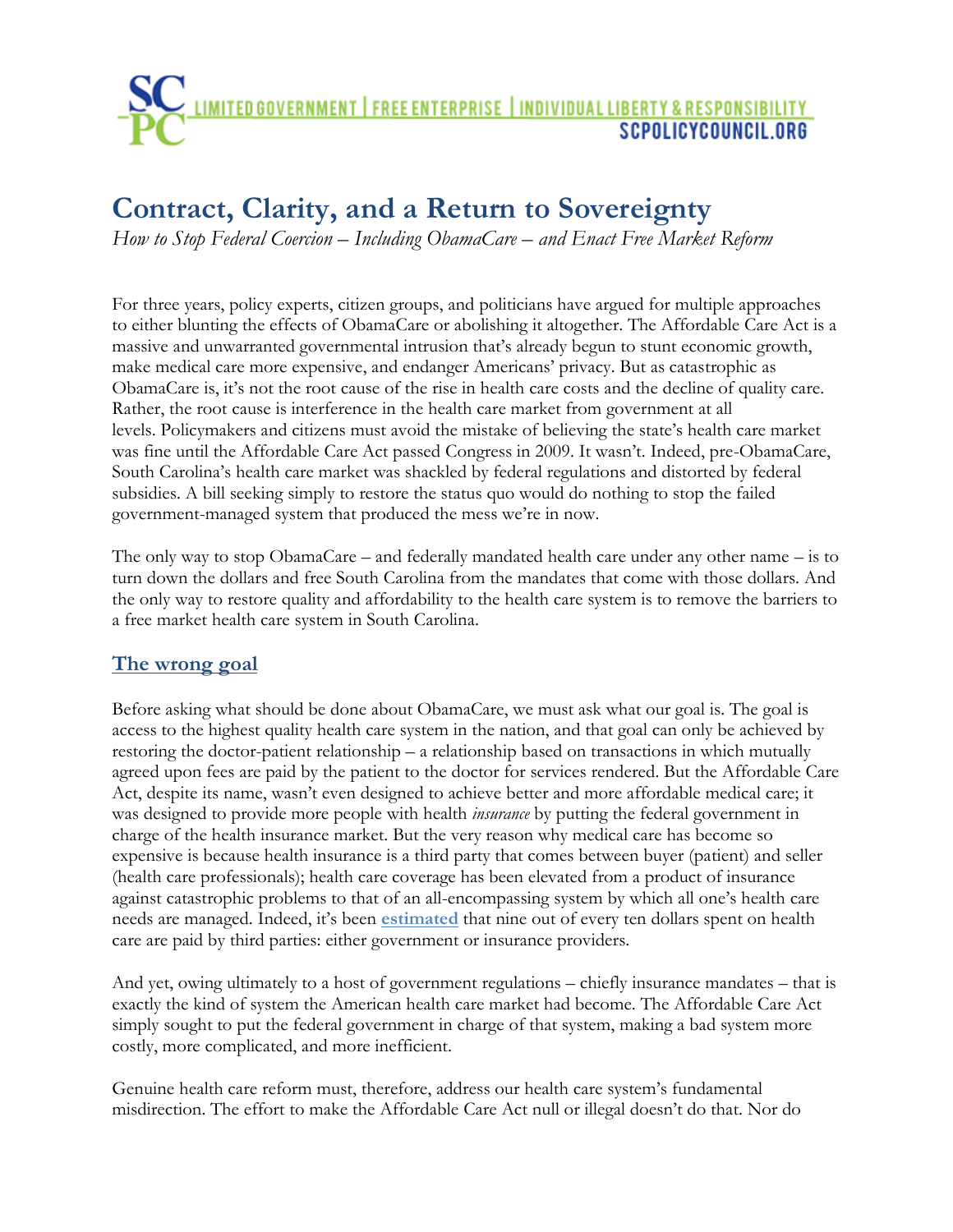other proposals that purport to use money tied to ObamaCare in supposedly better ways – for example, by **[supplying hospitals](http://www.scpolicycouncil.org/research/healthcare/obamacare-light)** with increased amounts of federal cash to deal with uncompensated care, or by using the money to create a more "responsible" **[program](http://www.scstatehouse.gov/sess120_2013-2014/bills/4095.htm)** to insure lowincome South Carolinians.

It's important to acknowledge, too, that ObamaCare is, from a fiscal standpoint, utterly irresponsible. The "money" is borrowed: Fully \$1.79 billion of the money South Carolina received this year from Washington DC was financed by debt. The most conservative estimate available found that South Carolina receives \$1.92 in federal spending for every dollar we send to the federal government.

But the Affordable Care Act isn't sound policy – far from it. And as long as we accept its mistaken premise – the premise that the goal of health care reform is to use governmental power to make sure everyone has health insurance – we'll continue to make a bad system worse. And as long as that flawed goal involves the acceptance of more and more federal money, South Carolina elected officials will keep pursuing it.

#### **The right goal**

In order to effect genuine, long-term health care reform that benefits both consumers and taxpayers – in order to make the South Carolina health care market a truly free market – we have to first grasp the underlying problem. That problem is this: The federal government hasn't usurped South Carolina's authority to run our own agencies and programs in our own way; our elected officials have given it away.

In order to get federal money, state officials must first implement or promise to implement federal priorities. If state officials want **[federal highway funds](http://www.scpolicycouncil.org/research/budget/road-funding-refor-without-tax-hikes)**, for example, they must abide by federal officials' dictates, frequently by diverting funds from maintenance projects to expansions. Similarly, in taking stimulus funds in 2009 and 2010 South Carolina lawmakers **[willingly expanded](http://www.scpolicycouncil.org/commentary/financial-coercion-federal-control-of-south-carolina-entitlements)** eligibility requirements for unemployment benefits and Medicaid. And in order to get No Child Left Behind funds, South Carolina had to enact major changes to the way schools assess student performance; and in order to get a waiver from NCLB requirements, state officials had to **[sign on to Common](http://www.scpolicycouncil.org/research/education/nclb-waiver)  [Core.](http://www.scpolicycouncil.org/research/education/nclb-waiver)** In every case, federal money came with mandates, and policymakers in Columbia dutifully changed state policies accordingly – despite the fact that none of these policy changes were voted on or debated in the legislature in any significant way.

In the case of health care, South Carolina is allowing the federal government to decide that the way to reform our health care system is to give government officials vast powers over the private health insurance market. If South Carolinians are persuaded that this is the wrong way to achieve better and affordable health care, they have no choice but to turn down ObamaCare funding.

Despite South Carolina elected officials' well-deserved reputation for being incapable of turning down federal money, it is possible to do. What's required is a process whereby state officials could only give up state sovereignty for federal money *if* they first publicly detailed terms of the agreement, including the impact on citizens and businesses and the specific authority that would be transferred from our state to federal officials. In effect, state officials would have to treat the acceptance of federal money as a contract – a contract in which they would openly explain what they intend to give up and what the outcome must be in order for the contract to remain valid.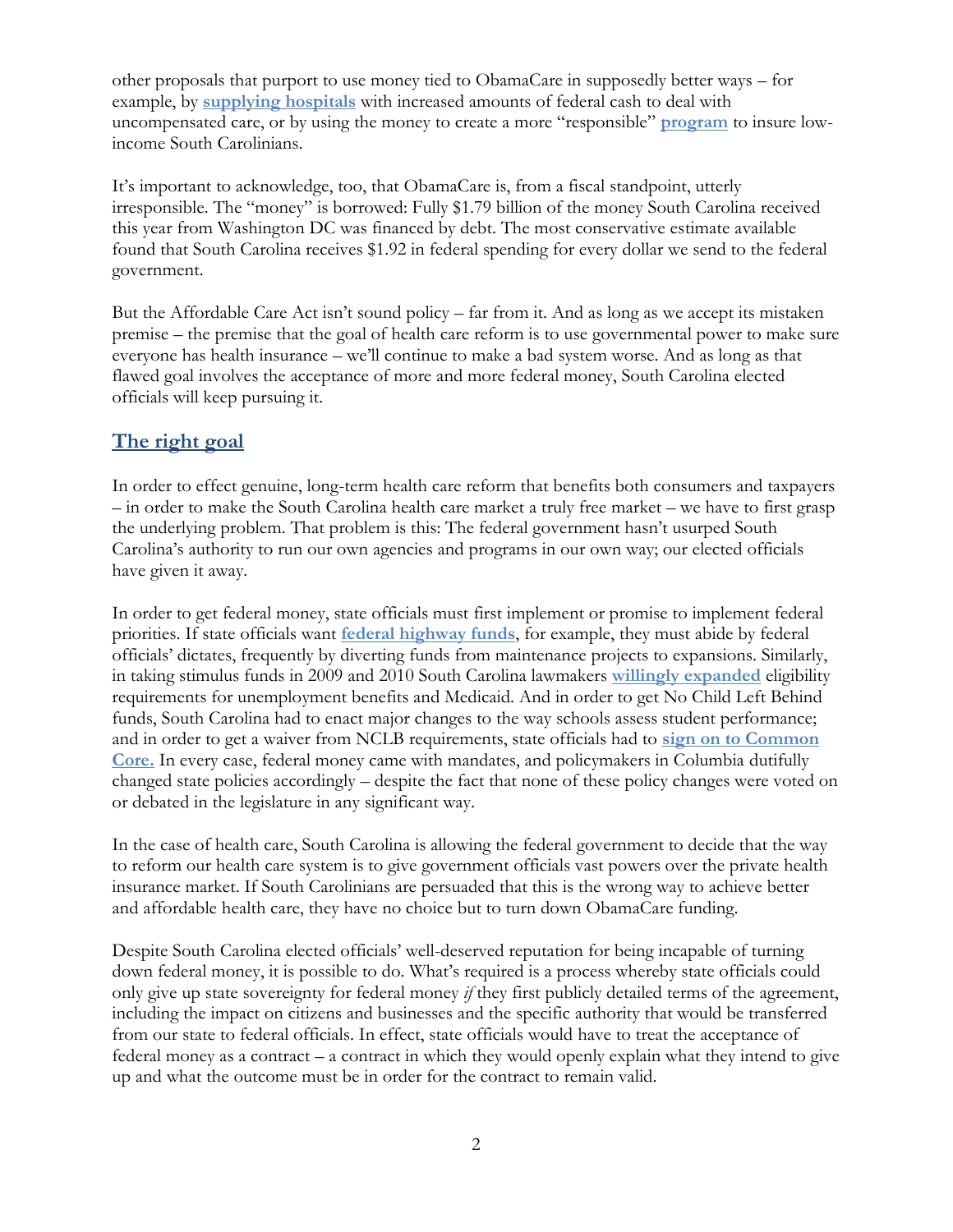The reasoning behind an open contract is simple: Our state politicians have accepted huge federal subsidies – and the mandates and regulations that go with them – without understanding the full impact of those requirements on individuals and businesses. In many cases the unknown about ObamaCare has driven the decisions of business owners as much as what is known. South Carolina officials should not be permitted to obligate citizens to any mandate without a full public debate and a clear outline of the impact on the public. Imposing a contract-like relationship on the sovereigntyin-exchange-for-money transaction would bring that process into to the clear light of day. And only when that happens can South Carolina begin to turn down federal money and reject the federal government's misguided attempts to solve our problems through centralized power.

#### **No quick solution**

There is no state law that could ensure the rejection of the Affordable Care Act into perpetuity. Proposals to shift dollars and control from DC to state capitals fail to consider that state politicians are no better qualified to manage a centrally planned, government-controlled health care system than are federal politicians. States that want to stop ObamaCare will have to rely on state officials to push back. And legislation to make ObamaCare specifically illegal in South Carolina couldn't protect citizens from the implementation of the programs themselves, nor from the whims of future legislators. In fact, South Carolina politicians have already failed to protect us from the effects of ObamaCare. Despite promises that our state would "say no" to the Affordable Care Act, the law is already being implemented in South Carolina. Many of the programs contained in the Affordable Care Act are already in place, and the federal dollars have either already been accepted or are being requested. For example:

- *Auto enrollment* . On October 4, 2012, the South Carolina Department of Health and Human Services (SCDHHS) announced its plan for "Express Lane" eligibility for Medicaid. According to a press release, children in families receiving benefits from the food stamps and TANF programs but not currently enrolled in Medicaid will be notified of their eligibility and automatically enrolled in Medicaid.
- *Presumptive eligibility.* Under Section 2202 of the Affordable Care Act, hospitals that participate in the Medicaid program can determine "presumptive eligibility" for individuals who attest to a simplified set of eligibility requirements for the following U.S. DHHS categories: pregnant women, family planning, former foster care children to age 26, breast and cervical cancer treatment infants and children under age 19, parents and caretaker relatives. SCDHHS will provide the necessary training to these hospitals. If all eligible but currently unenrolled citizens (an estimated 162,000 people) receive full eligibility, the impact to the state will be \$996.9 million from 2014-2020.
- *SCDHHS is changing our Medicaid eligibility formula*. A component to the Affordable Care Act's Medicaid "reform" is a change to income eligibility methodology. The federal law mandates, and SCDHHS has established, a Modified Adjusted Gross Income (MAGI) methodology. This will eliminate income disregards (certain income that is usually not counted when determining eligibility) and convert current income to the MAGI income standard. This standard will only apply to certain Medicaid groups, and despite the elimination of those disregards – which would otherwise raise your total income and make you ineligible for Medicaid – the goal of the methodology is not to lower the income level eligibility. Therefore, although income may rise, coverage for certain Medicaid populations would not drop. (This is similar to the optional Affordable Care Act Medicaid expansion from 100 percent of the federal poverty line to 133 percent.)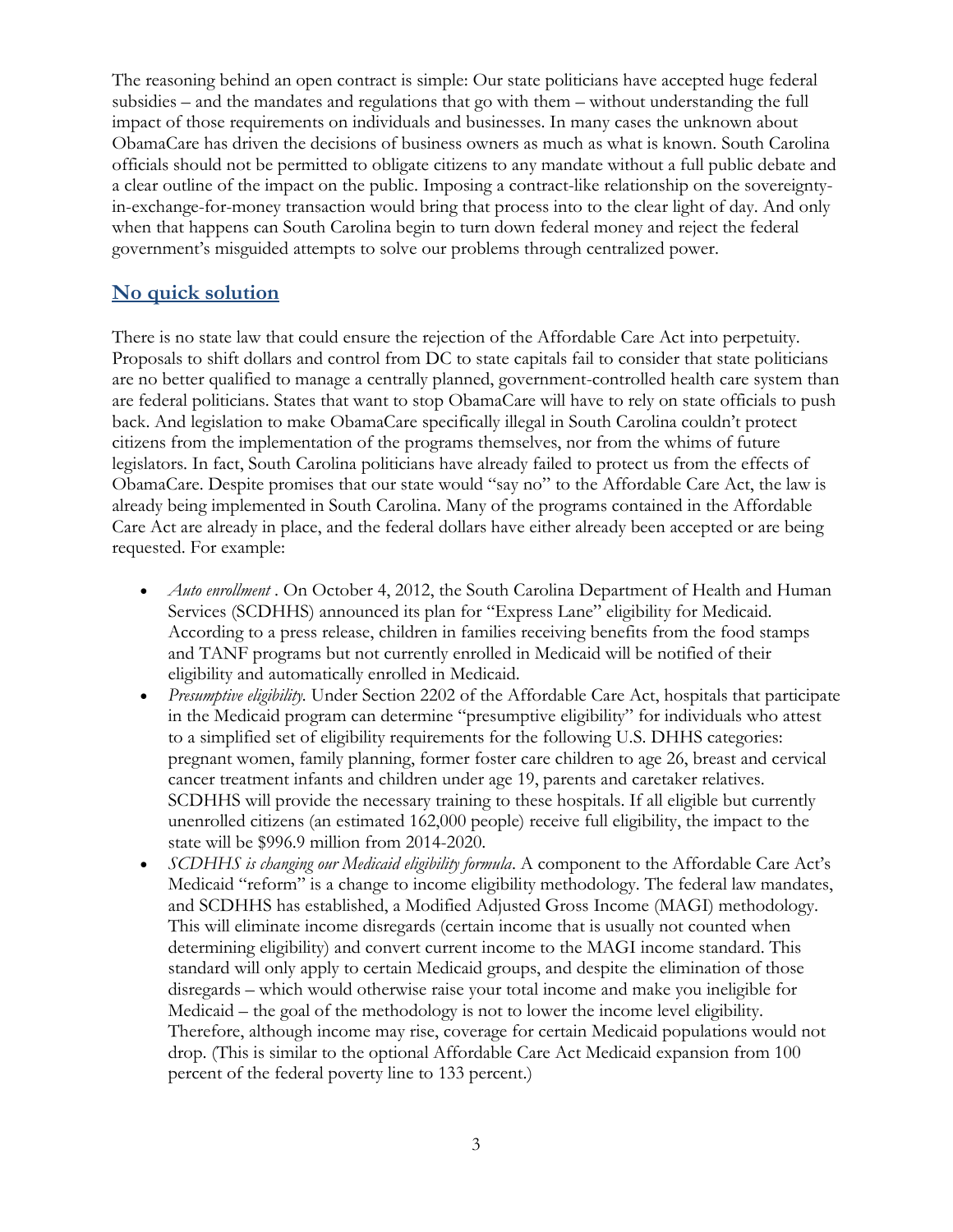- *Increasing Medicaid reimbursement to primary care doctors*. In the agency's FY 2014-15 budget, SCDHHS requested to continue the enhanced fee schedule mandated by the Affordable Care Act even after the fee schedule expires. The rationale is that a dramatic increase in Medicaid roles will make it difficult to recruit primary care providers.
- *South Carolina has already begun expanding Medicaid*. Last year, the state received \$187 million for the purpose. The state has requested an additional \$217 million from the federal government.

Not only is ObamaCare already being implemented legally, but its effects are already being felt practically. The mandates required by ObamaCare have already begun to take a toll on individuals and businesses. Individuals have seen their employer-provided health insurance premiums **[substantially increased or canceled](http://thenerve.org/news/2013/10/29/obamacare-responses/)**, and doctors will be going off-grid to protect their patients' privacy. And businesses have begun to make **[decisions about hiring](http://www.carolinalive.com/news/story.aspx?id=931155#.Unm9F_mkruR) [based on](http://www.cmmonline.com/articles/print/231075-the-affordable-care-act-and-cleaning-businesses)  [impending regulations](http://www.cmmonline.com/articles/print/231075-the-affordable-care-act-and-cleaning-businesses)** and penalties rather than market demands.

#### **What can we do?**

South Carolinians do have an alternative, however, and it's not dependent on merely wishing State House politicians would turn down federal money. The first step is to codify a system by which the acceptance of federal funds would take the form of a contract. *State officials would be required to make available, in an open and accessible document, exactly what authority they are transferring to the federal government in exchange for money, and what the money is intended to accomplish.*

In any business transaction, the buyer has a legitimate right to know what he is purchasing, what the product is supposed to do or accomplish, and who he can hold accountable if the product fails to meet expectations. In the case of a contract between a state and the federal government, our elected officials should be able to explain the transaction in these areas:

- *Cost to citizens' freedom.* Will taking the federal money result in a new tax or higher taxes? Will it make products cost more? Will certain products or actions now be illegal? Will new law enforcement be needed?
- *New restrictions on citizens and/or state authority.* For instance, the General Assembly passed a law that would prohibit individuals deemed "mental defectives" from owning a firearm. After the bill became law it came to light that the State Law Enforcement Division (SLED) recently received a \$900,000 grant from the federal Department of Justice to help improve South Carolina's use of the National Criminal Background Check System. In fact, SLED applied for the federal grant shortly after the legislature passed Act 22 barring "mental defectives" from gun ownership. A contract would have stated openly that by accepting this grant, South Carolina would need to change its law with regard to gun ownership. As it was, South Carolina citizens knew nothing about it.
- *New state, federal, and local taxpayer-financed positions created.* New programs require people to run them; taxpayers have a right to know how many new employees they'll be supporting as a result of the acceptance of funds.
- *New regulations and policy changes mandated.* A specific enumeration of accompanying new regulations made contingent on the acceptance of federal money should be included in all contracts.
- *The process by which businesses be notified of the new regulations.* Will the Department of Commerce, the Department of Revenue, and/or the Secretary of State's office notify affected businesses? How – by mail, phone calls, or email?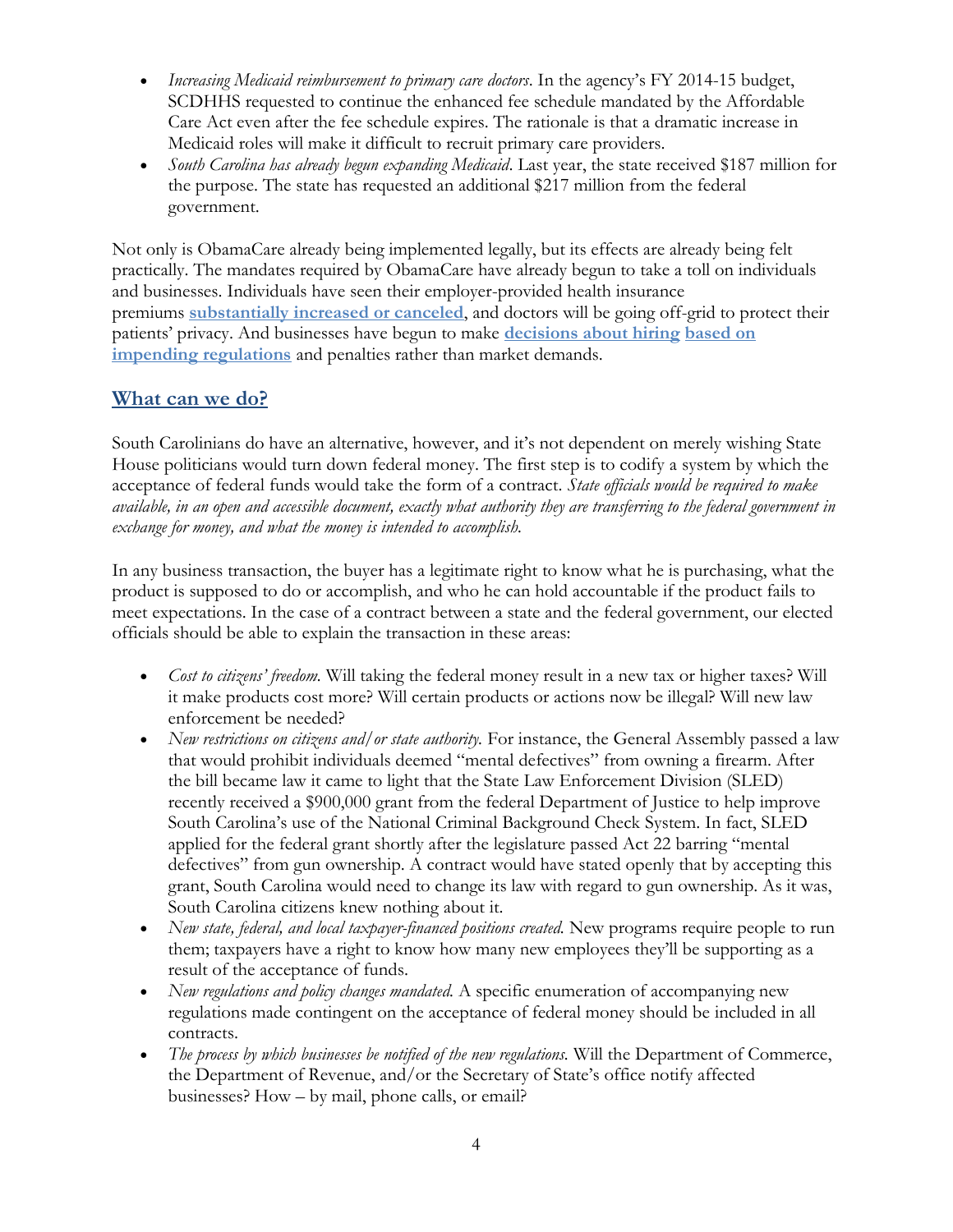*Duplication of private-sector services.* Businesses and/or non-tax funded nonprofits are put at a disadvantage when government is proving the same service since government has a guaranteed source of revenue. Taxpayers have a right to know, therefore, whether a federal grant will fund a service that competes against private-sector organizations.

In short: Only by codifying a process by which South Carolina policymakers would be required to explain and document the losses of sovereignty and freedom involved in the acceptance of federal funds will it even be possible to turn the money down. No longer would lawmakers be permitted to insert a \$500,000 or \$1 million federal grant into the state budget with no more description than an innocuous-sounding phrase like "Clean Energy Program."

#### **How Will We Accomplish It?**

To accomplish this reform, lawmakers must be required to follow the **[state budget law.](http://www.scpolicycouncil.org/research/budget/why-the-states-open-budget-law-matters)** That law – long ignored by lawmakers – requires House and Senate appropriations committees to meet in joint open sessions to discuss the initial budget document submitted by the governor. Such an open process would provide an excellent venue in which citizens could see exactly what federal monies their elected officials are proposing to take in exchange for changes in policy.

The law code **[requires](http://bit.ly/WnTqUG)** that the governor submit an executive budget to the House and Senate appropriations committees five days after the first day of session. This budget must contain a "complete and itemized plan of all proposed expenditures" for each agency and department as well as estimated revenues. A recently passed **[law](http://scstatehouse.gov/sess119_2011-2012/bills/312.htm)** also requires agencies to submit requests for federal dollars to the governor; that information should be made available at this point. Legislative appropriations committees are then to consider the executive budget in joint open meetings, at which point the public has the opportunity to hear and be heard on the state spending plan. Roughly a third of the state budget comes from Washington. Taxpayers should be given an opportunity to learn why this money (*their* money) is being spent in South Carolina, and what mandates state officials had to cede in order to get it.

With the absence of federal coercion as a possibility, South Carolinians can then begin to tear down the barriers crippling the state's health care market. Unfortunately, that cannot happen until state lawmakers begin actually to turn down federal dollars.

Among the ways to remove barriers to the free market are these:

- The state's licensing requirements prevent many smaller insurance companies from offering coverage in the state. These licensing requirements should be dropped. More out-of-state insurance providers will create more of a competitive environment and bring down costs.
- South Carolina law maintains 30 different **[insurance mandates.](http://doi.sc.gov/DocumentCenter/View/2570)** These mandates make it practically impossible for many smaller companies to compete in the insurance market, and the consequence is a "market" dominated by a handful of large providers – which, of course, drives up prices. All 30 mandates should be dropped; coverage should be determined by buyer and seller, not by Columbia lawmakers and bureaucrats.
- The **[Certificate of Need program](http://www.scpolicycouncil.org/research/healthcare/con-not-needed)** should be dropped. This is a regulatory process in which various types of health care facilities must prove to the government that there is a need for their services in a given area before building a new facility or expanding an existing one. A report published by North Carolina's Civitas Institute cites several studies showing that CON programs have been ineffective, and that their repeal hasn't led to higher costs. Their